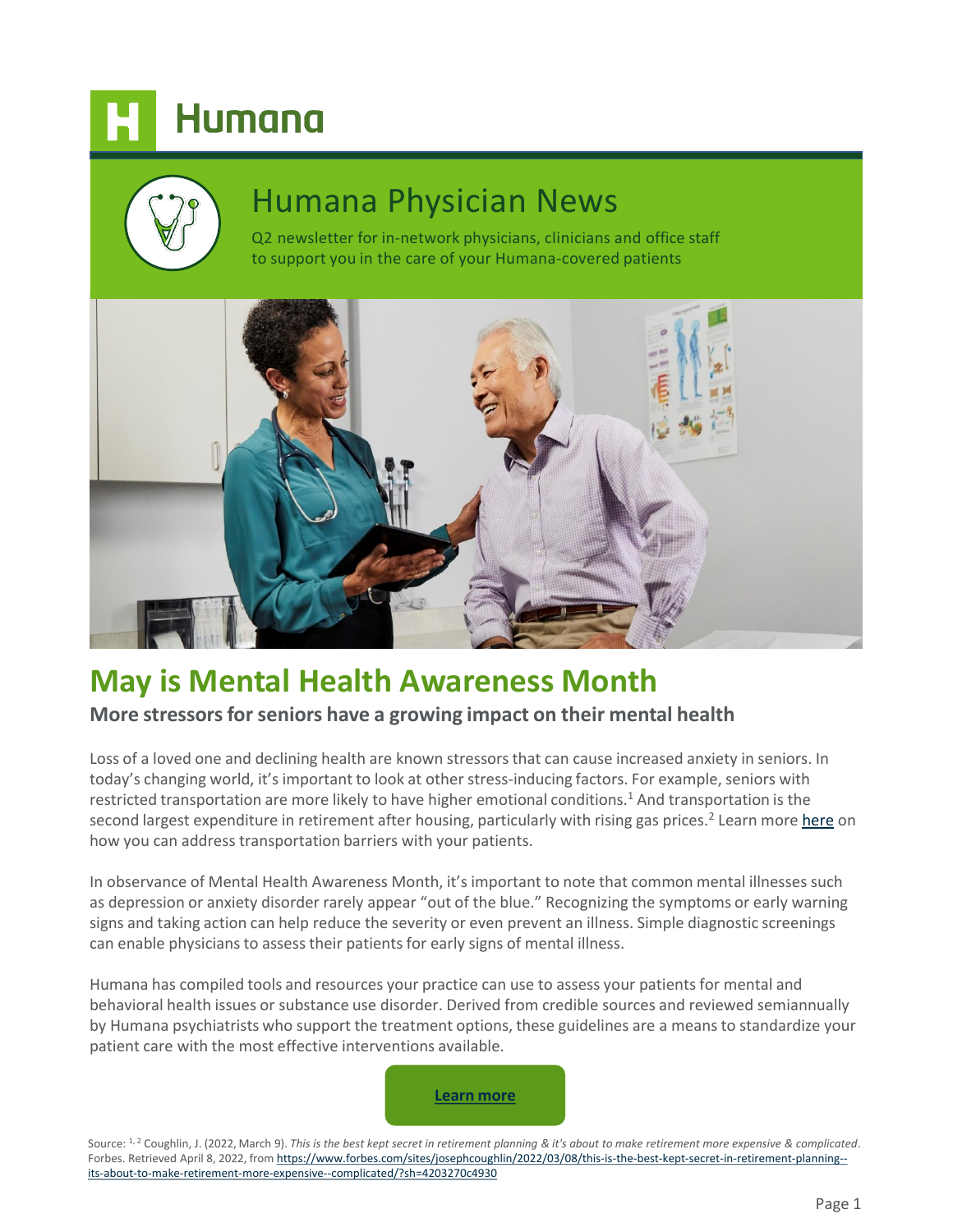

## **Humana Pharmacy becoming CenterWell Pharmacy**

Effective June 11, 2022, Humana Pharmacy will introduce a new pharmacy brand to members using our mail-order benefit - Humana Pharmacy® will become CenterWell Pharmacy™. This name change reflects the pharmacy's commitment of keeping your patients at the center of everything it does. This brand change will also apply to Humana Specialty Pharmacy®, which will become CenterWell Specialty Pharmacy™ and Humana Pharmacy® retail locations will also become CenterWell Pharmacy™.

### **Why is Humana Pharmacy changing its name?**

The new CenterWell name reflects the combination of patient centricity, wellness and care that is fully centered on the patient. The new name also lays the foundation for an always-improving pharmacy experience that is easy, personalized, and committed to providing safe and reliable prescription home delivery to our members.

### **Use our NCPDP numbers to find us:**

Humana Pharmacy mail delivery (soon to be CenterWell Pharmacy mail delivery):

- NCPDP ID # 0353108
- Phone: **800-379-0092 (TTY: 711)** | Fax: **800-379-7617**

Humana Specialty Pharmacy (soon to be CenterWell Specialty Pharmacy):

- NCPDP ID # 3677955
- Phone: **800-486-2668 (TTY: 711)** | Fax: **877-405-7940**

Humana Retail Pharmacy (soon to be CenterWell Retail Pharmacy):

• Click [here](https://www.humanapharmacy.com/find-a-location?cm_mmc=Email_Provider_Newsletter-_-Drop2_22-_-Q2_22_Newsletter-_-Pharamacy_Retail_Locations) for a list of retail locations and the NCPDP ID #

All contact numbers listed above will remain the same, both before and after the June 11 name change.

Note: PrescribeIT Rx will also rebrand to CenterWell Pharmacy in June. All current NCPDP IDs will not change when PrescribeIT Rx becomes CenterWell Pharmacy



While our name is changing, what's not changing are the benefits of the mail-order pharmacy. On average, adherence rates for Humana members filling prescriptions through Humana Pharmacy, soon to be CenterWell Pharmacy, for mail-delivery are 6% higher than retail. And members with hypertension, diabetes and hyperlipidemia saw hospital admits per thousand at 27%, 21% and 30% lower, and medical costs 5.5%, 3.5% and 6.1% lower. To learn more about the pharmacy as a resource for your patients, click [here](https://www.humanapharmacy.com/prescriber-information.html?cm_mmc=Email_Provider_Newsletter-_-Drop2_22-_-Q2_22_Newsletter-_-Prescriber_Information).

Source: *<sup>1</sup> Stars Adherence Regional Dashboard produced by Humana Pharmacy Analytics Data through Dec. 31, 2019. Refreshed on Jan. 6, 2020. Source: 2, 3 Pharmacy Analytics and Consulting "Estimating the Value of Humana Pharmacy Usage with Casual Diagrams and Bayesian Additive Regression Trees: A Study of Medical Costs and Medication Adherence Rates at the Member Level" 2019*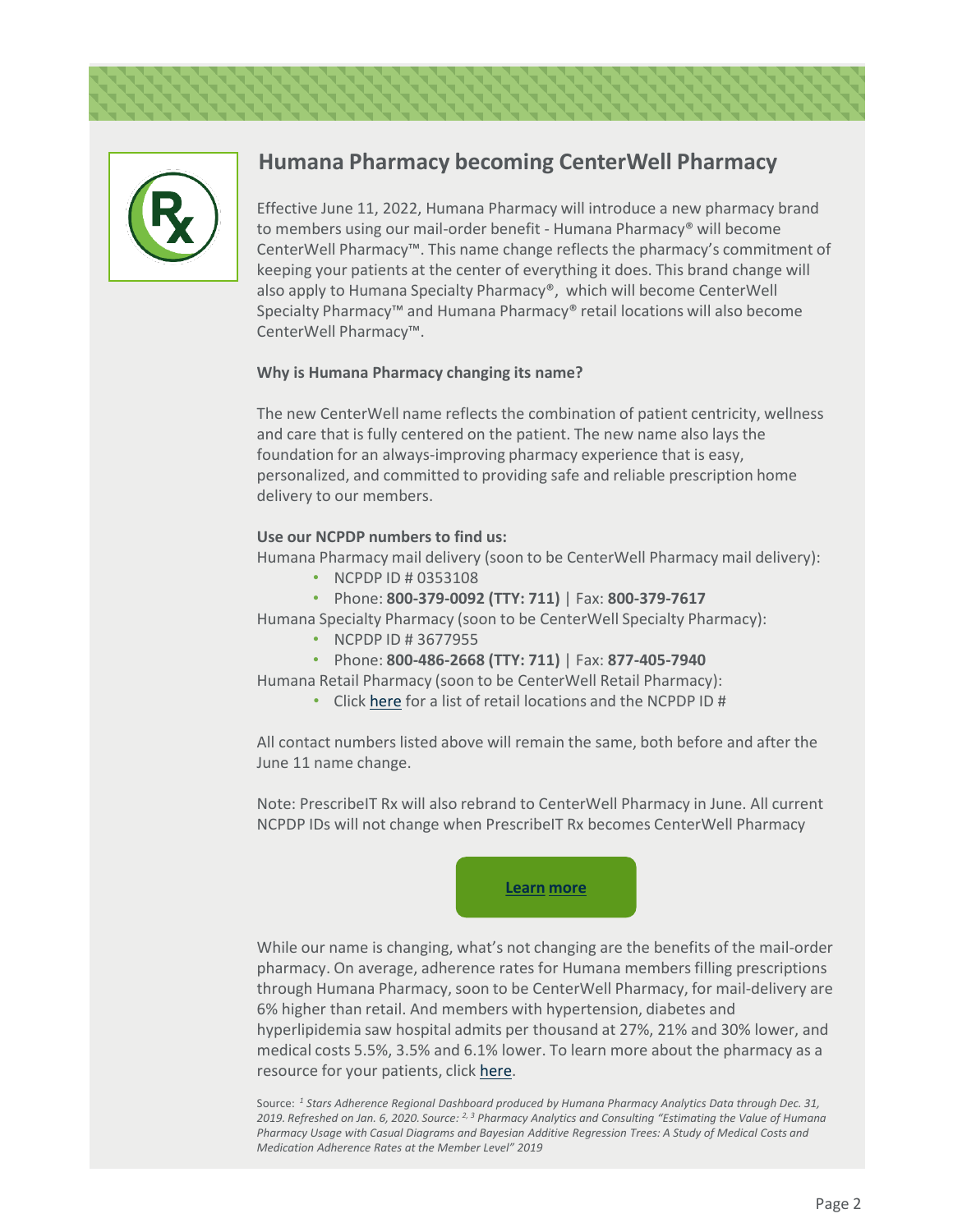

# **Humana applauds all nurses**

Nurses perform some of the most difficult medical tasks and serve as a trusted advocate for patients and their families.

**National Nurses Week**, sponsored by the American Nurses Association, honors their contributions and sacrifices, and reminds us to thank these medical professionals who keep us healthy. It is celebrated between May 6, National Nurses Day, and May 12, the birthdate of celebrated nurse Florence Nightingale.

# Resources and support



### **NEW for Physicians! Loneliness & Social Isolation Screening Guide**

Loneliness can have a serious impact on your patients' health. Use **[this guide](https://populationhealth.humana.com/resources/social-isolation-loneliness-one-page-physician-quick-guide/)** to understand the health impacts of loneliness and social isolation, how to screen patients and refer them to resources for support.



### **Manage appeals and disputes online**

Availity Claim Appeals application is now available to providers nationwide! Availity and Humana have developed a new, streamlined process for submitting claim appeals to Humana on Availity. Sign up for training on the tool **[here](https://www.humana.com/provider/medical-resources/self-service-portal/web-based-training?cm_mmc=Email_Provider_Newsletter-_-Drop2_22-_-Q2_22_Newsletter-_-Manage_appeals_and_disputes_online)**.



#### **Doing business with Humana: Provider tools and resources**

Two key websites exist to help you access the information and materials you need to do business with Humana: Humana.com/provider and Availity Essentials. While there is overlap between the two sites, there are also some important distinctions:

- **[Humana.com/Provider](https://www.humana.com/provider/?cm_mmc=Email_Provider_Newsletter-_-Drop2_22-_-Q2_22_Newsletter-_-Provider)** doesn't require registration and is home to many resources (i.e., claims payment policies, coding and processing information).
- **[Availity Essentials](https://www.availity.com/humana)** is a secure site that enables you to conduct online transactions with Humana (i.e., track claim status, submit and manage disputes and sign up for electronic funds transfer).

The Tools and Resources guide accessible **[here](http://apps.humana.com/marketing/documents.asp?file=4269642)** provides access to an inventory of commonly used self-service tools and resources made available by Humana.com



[NEW](https://www.humana.com/provider/news/publications?cm_mmc=Email_Provider_Newsletter-_-Drop1-_-Q1_22_Newsletter-_-New_Resource_Updated_provider_manual): SDOH [–](https://populationhealth.humana.com/resources/food-insecurity-physician-quick-guide/) Food [Insecurity Screening](https://populationhealth.humana.com/resources/food-insecurity-physician-quick-guide/)  Guide



[NE](hhttps://www.humana.com/provider/medical-resources/claims-payments/processing-edits/code-edit-announcements)[W: General Coding](https://www.humana.com/provider/medical-resources/claims-payments/processing-edits/code-edit-announcements?cm_mmc=Email_Provider_Newsletter-_-Drop2_22-_-Q2_22_Newsletter-_-General_Coding_and_Special_Announcments) and Special Announcements